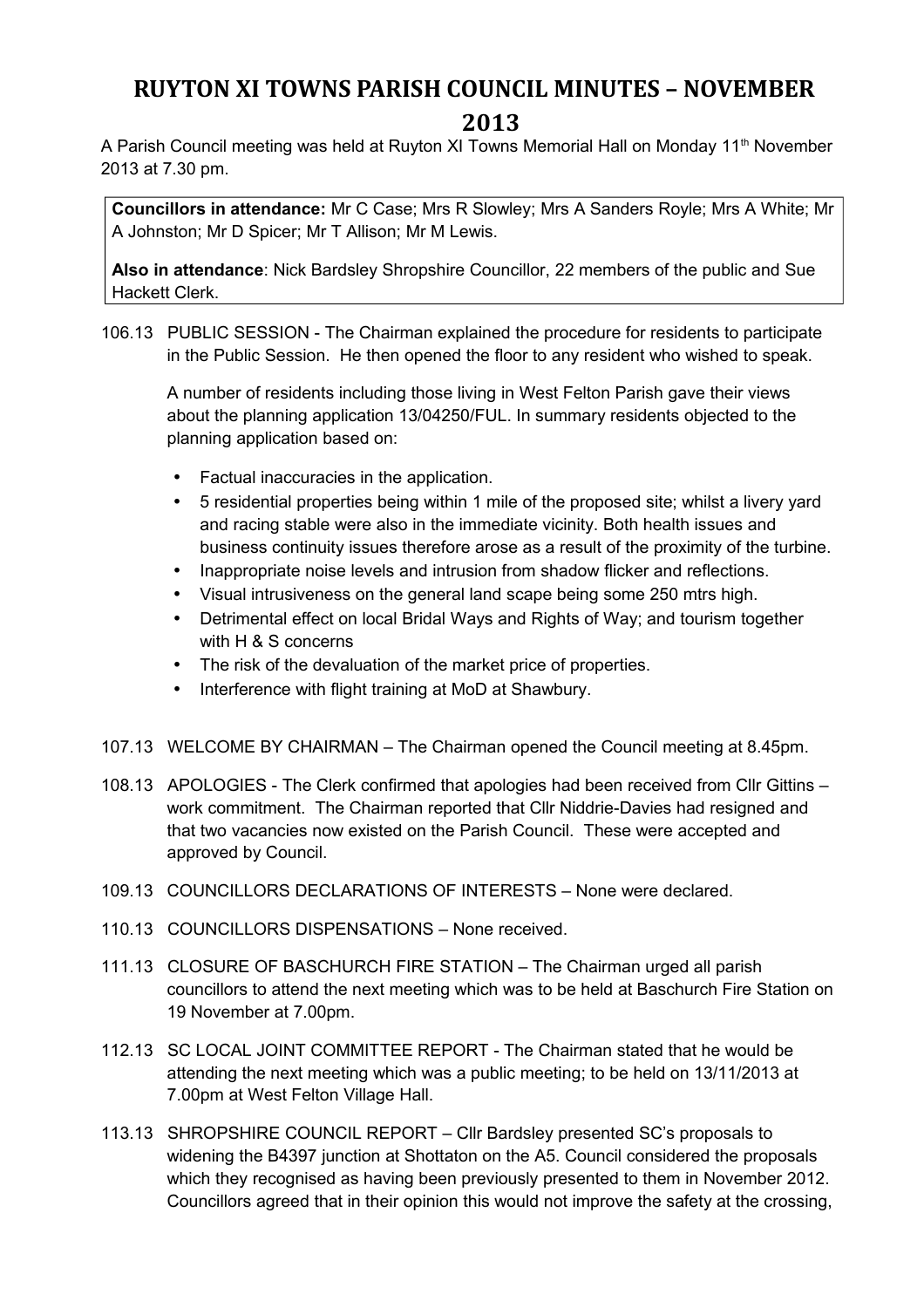which required redesign by the Highways Agency and SC. However the following intermediate measures were put forward by the Council to SC Highways to investigate further:

- Improvements to the visual awareness of the junction; through reflective poles etc and possibly the introduction of lighting; as traveling north on the A5 the junction is poorly lit at night.
- Repainting of the junction highway with lanes at the crossing depicting direction of travel. Action Clerk to correspond with SC Highways. It was also agreed to request a progress report from MP Owen Paterson as to the HA's intentions to dual the remainder of the A5 and or introduce a roundabout at the junction. Action: Clerk to write to MP.
- 114.13 CONFIRMATION & ACCEPTANCE OF PREVIOUS MEETING MINUTES: Draft minutes of the Parish Council meeting held on 14 October 2013 were resolved without dissent as accurate which included an amendment on page 2… 4) "Ryton" corrected to "Ruyton". The Chairman was instructed to sign the amended minutes as accurate.

## 115.13 PLANNING MATTERS

a. Council considered the following planning applications:

Reference: 13/04080/VAR (validated: 09/10/2013) Address: Barn Opposite Eldridge Holding (Butlers Barn), Elbridge, Ruyton Xi Towns, Shropshire, SY4 1JJ Proposal: Variation of Condition 2 attached to Planning Permission 12/03060/FUL to be varied to include PV panels to roof, conservation sun pipe to en suite and raised eaves to garage. **After due consideration Council agreed to make no** 

## **comment.**

Reference: 13/04042/FUL (validated: 14/10/2013) Address: Hall Farm , Church Street, Ruyton XI Towns, Shrewsbury, SY4 1LA Proposal: Construction of a lagoon for the storage of digestate from our Anaerobic Digestion (AD) facility.

**After due consideration and debate the Parish Council agreed to neither support nor oppose the application as per their decision in May 2013**. However this was dependent on there being a condition imposed by the Planning Authority that the disbursement of the AD digestive was piped between Wykey (the AD site) and Hall Farm (the lagoon) and that digestive was not transported by truck/tractor adding to traffic movements in the village or parish. The condition was considered necessary as the planning application was vague with regard to the method of dispersion/transportation of the AD digestive to the lagoon. The Parish Council is unable to support an increase in the volume of traffic movements in the parish/village as current volumes have been identified as a serious issue within its Parish Plan. (Proposed CC; Seconded RS; Note: AW abstained from voting.)

Reference: 13/04250/FUL (validated: 25/10/2013)

Address: Wigmarsh Poultry Farm , Holly Lodge, West Felton, Oswestry, SY11 4HB Proposal: Erection of 500kW wind turbine with 50m hub height (77m tip height) and associated works

**Council agreed to oppose the application and make the following comments:**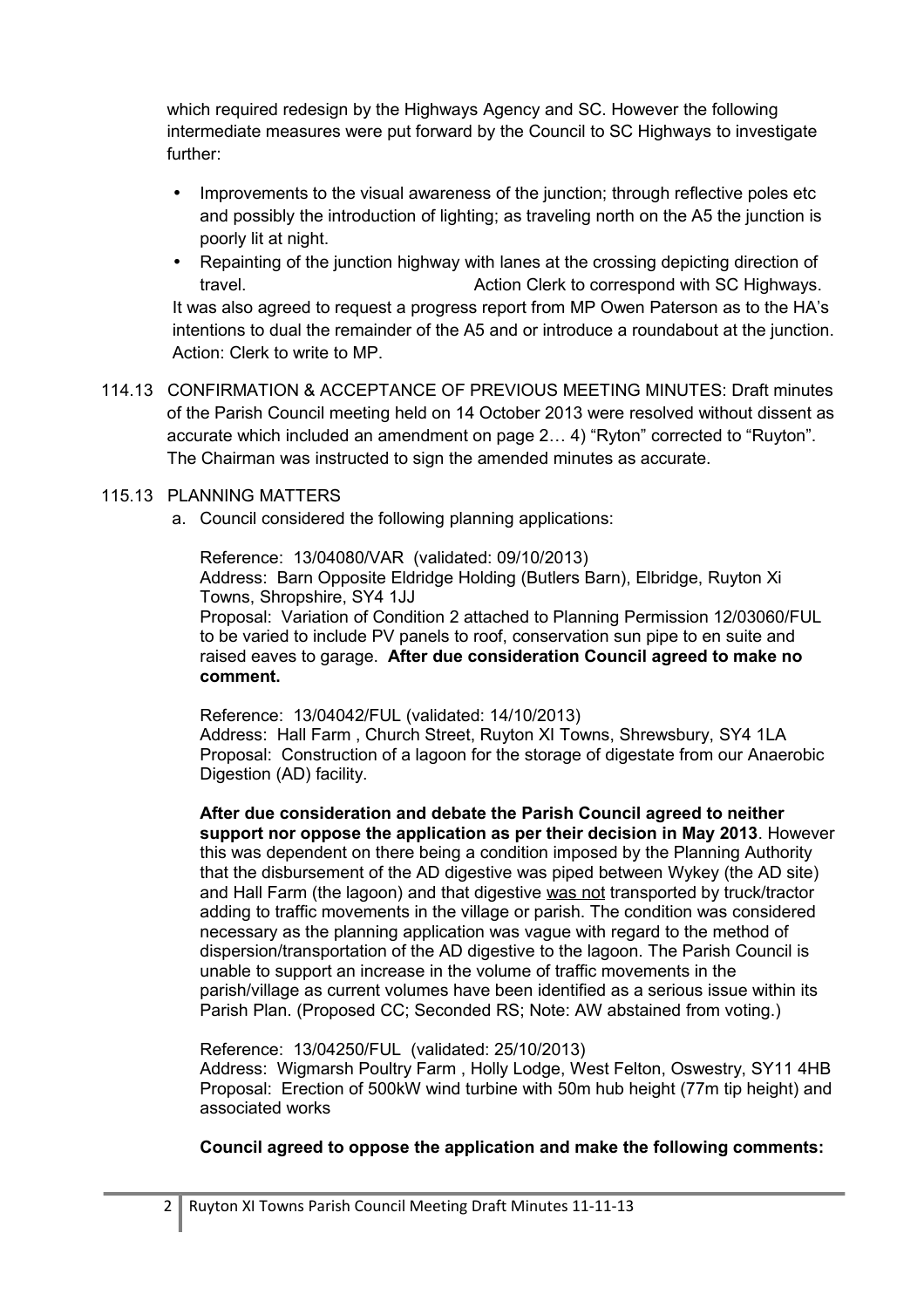The Parish Council are concerned that the application which contains many factual errors has been validated by Shropshire Council's Planning Department. Notification of the planning application to affected neighbouring properties has been sporadic at best whilst there is evidence that not all statutory consultees have been informed of the application. Please Note neighbouring rural parish councils and the town council have not been notified or consulted on this application. Given the importance of the application this was considered unacceptable.

The Council bases its objection on the following material conditions:

- 5 residential properties are within 1 mile of the proposed site; and as a result will be significantly adversely affected by the turbine. Predominately relating to health and safety issues arising from its close proximity and structure; inappropriate noise levels and visual impact.
- A livery yard and racing stable are also in the immediate vicinity. As a result rural businesses are likely to be adversely affected.
- Inappropriate noise levels and intrusion from shadow flicker and reflections will affect properties in close proximity to the turbine.
- Visual intrusiveness of the turbine on the general land scape is considerable and will be detrimental to the general countryside and the growing tourism industry in the Oswestry Area as the turbine is 250 metres high. This is supported by the Zone of Theoretical Visibility study.
- Local Bridal Ways and Rights of Way; in its vicinity will be considerably affected as there exists genuine H & S concerns given the dimensions of the turbine.
- Possible interference with flight training at MoD at Shawbury; this is being investigated.

The PC would also emphasis that the Local Government Secretary Eric Pickles has highlighted the importance of the "Local Voice" when considering renewable energy sources stating:

"The views of local people must be listened to when making planning decisions. Meeting Brtains's energy needs should not be used to justify the wrong development in the wrong location."

A particularly well attended meeting of the PC on 11/11/13 supports that the local community opposes this application. As a Parish Council dedicated to localism and listening to the views of local people the PC urge you to take this into consideration when making your decision.

Should the Planning Officer be minded to recommend approval of this application the Parish Council would like to recommend that the application be referred to the Planning Committee and that the PC is given the opportunity to address the Committee concerning the application. (Proposed CC; Seconded AJ.)

The following application was provided for information purposes only and was noted:

Ref. No: 13/04046/DIS | Validated: Tue 08 Oct 2013 Butlers Barn Elbridge Ruyton XI Towns. Discharge of Conditions 6 (soakaway), 7 (Bird Boxes) and 9 (windows) of planning permission.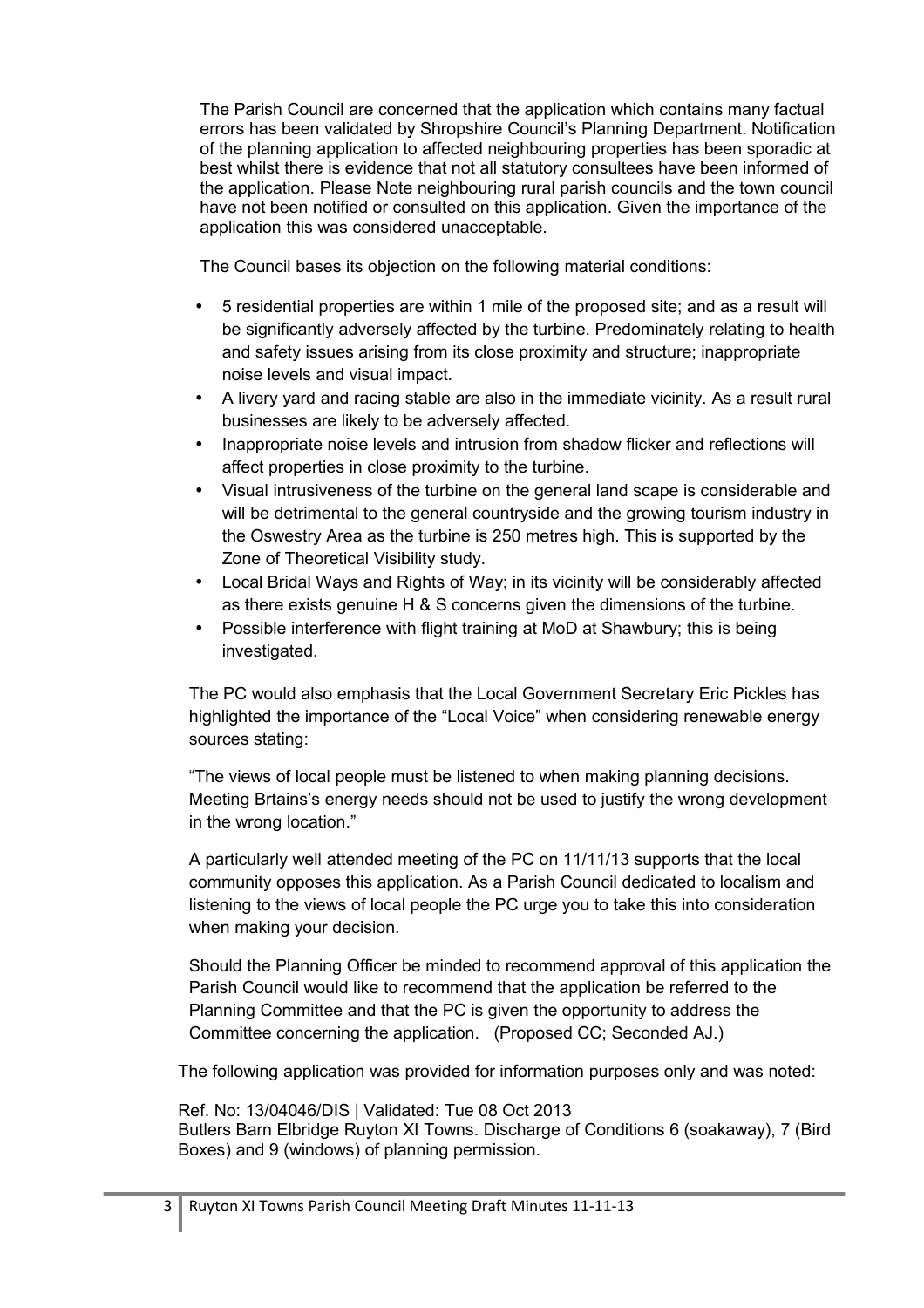b. Shropshire Cllr Bardsley informed the PC that the following planning application had just been granted:

Reference: 11/05772/FUL (validated: 04/01/2012) Address: Shelvock, Elbridge, Ruyton XI Towns, Shrewsbury Proposal: Conversion of farm buildings into holiday let units; erection of 12 earth holiday homes; conversion of the court yard buildings to provide leisure/function suite; associated works SC Decision: Grant Permission

- c. SC Planning Committee Structure The Chairman reported that the SC planning committee structure was to remain for a trial period.
- d. Planning Application 10/03213/MAW Cllr Johnston reported local residents concerns regarding traffic movements to the Wykey AD. Following his report PC agreed that due to the need for more factually specific information about the traffic movements and as a SC Planning Officer was already looking in to the matter the PC was unable to comment. It was however recommended that residents maintain a log of the vehicle movements detailing times, dates and descriptions including vehicle registration numbers.
- e. Parish Plan Revisited Project The Chairman reported on progress to date and the data collected. He stated that assurances were being sought from SC as to the significance of a Local Community Plan in the SC planning process at the next LJC meeting; as recent local planning decisions had been disappointing and undermined the importance of a local parish plan.

## 116.13 LOCAL REPORTS

- a. SALC AGM The Chairman gave a favourable report of the meeting and distributed a more detailed report for information.
- b. SC Training Sessions None attended by councillors.
- c. Parish Newsletter Chairman reported on the need to provide a local parish newsletter. He stated that he was making enquiries as to who would be prepared to be involved in such an enterprise as the Three Parishes Magazine was greatly missed.
- d. Wykey Notice Board Cllr Johnston reported on the need for a notice board and it was agreed by Council that £500 would be allocated to the provision of one in Wykey. Action: Clerk and AJ to progress.
- e. National Grid Mid Wales Connection Project Cllr Allison provided a summary report. Council agreed to take no further action as the parish was unaffected.
- f. School Governor's Meeting Cllr Slowley reported that the new headteacher was settling in well and that there had been a number of staffing changes, pupil numbers were high.
- 117.13 HIGHWAYS & FOOTWAY LIGHTING Cllr Slowley reported that the belisha beacon was once again not functioning (school side). The PC agreed that the devise should now be completely replaced rather than repaired given the frequency of repair over the last 12 months. Action: Clerk to report to SC; PC's dissatisfaction and concerns.
- 118.13 SC PLACE PLAN CONSULTATIONS Need to formally consider update Ruyton's Place Plan – The Vice-Chair agreed to review the current Plan and report at the next meeting.
- 119.13 PARISH'S RECREATIONAL SPACES